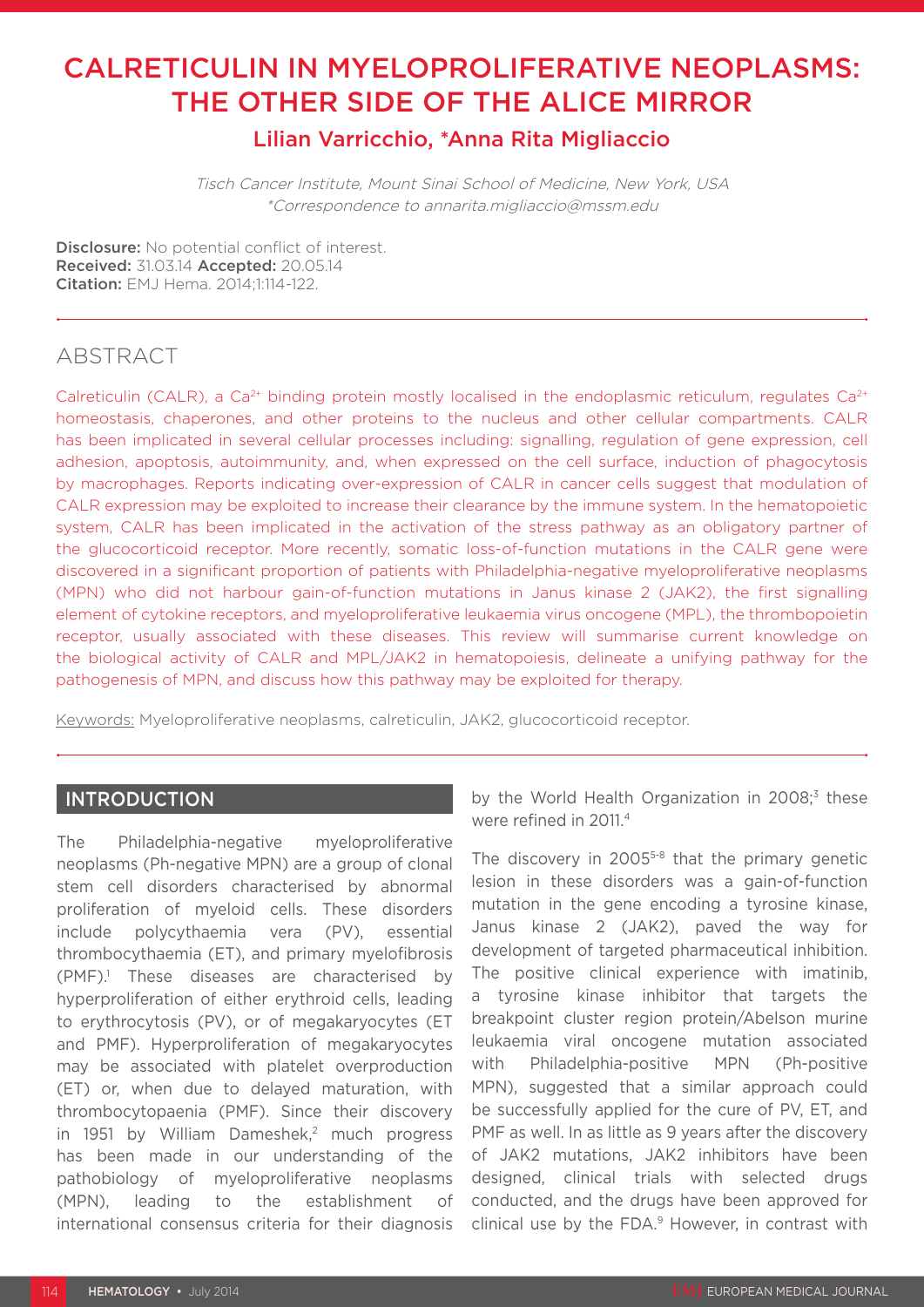Ph-positive MPN that harbour one primary lesion, the genetic lesions found in Ph-negative MPN are heterogeneous, and so concerns were raised whether JAK2 mutations represent the primary transformation event in these diseases.10

This review will summarise the biology of the major mutations observed in MPN and discuss the possibility that different mutations may target a common pathway, suggesting that, in spite of their genetic heterogeneity, MPN patients may be treated with the same drugs.

### MUTATIONS ASSOCIATED WITH PH-NEGATIVE MPN

The majority of MPN patients harbour acquired gain-of-function mutations in JAK2, the first signalling element common to several hematopoietic growth factor receptors. The most frequent of these mutations are in the region of the gene encoding for the tyrosine kinase domain of the protein  $(JAK2V617F<sup>5-8</sup>$  and JAK2 exon 12 mutations<sup>11</sup>). The JAK2V617F mutation is present in almost all PV, ~50% of ET, and ~65% of PMF.

Less common mutations involving myeloproliferative leukaemia virus oncogene (MPL), LNK, TET2, ASXL1, EZH2, IDH1/2, CBL, IKZF1, have been observed in 3-20% of MPN patients.<sup>12-14</sup> These mutations may be found either alone or associated with JAK2 mutations. MPL and LNK mutations also affect the JAK2 signalling pathway.<sup>12</sup> MPL encodes the thrombopoietin receptor, and LNK encodes a chaperone protein that restrains MPL expression on the cell surface.

Other genes affected in MPN encode proteins involved in epigenomic DNA modification (TET2, ASXL1, and EZH2), cell metabolism (IDH1/2), protein stability (CBL), and gene transcription (IKZF1). TET2 encodes a methylcytosine dioxygenase that catalyses the conversion of methyl-cytosine to 5-hydroxy-methylcytosine; ASXL1 encodes a nuclear protein with a N-terminal helix-turn-helix domain associated with an unusual C-terminal domain that binds methylated lysines; EZH2 encodes the catalytic subunit of the polycomb repressive complex 2 (PRC2) responsible for methylation of histone H3 (H3K27) (methylation of H3K27 regulates stem cell renewal); IDH1/2 encodes isocitrate dehydrogenase 1 and 2, NADP<sup>+</sup> enzymes that catalyse the conversion of isocitrate to α-ketoglutarate; CBL encodes a protein of the

Cbl family of E3-ubiquitin ligases that acts as a negative regulator of cell signalling by promoting ubiquitination, and decreasing stability of proteins involved in this process; IKZF1 encodes Ikaros, a transcription factor that regulates B and T cell development.

More recently, Klampfl et al.<sup>15</sup> and Nangalia et al.<sup>16</sup> used exome sequencing to identify novel mutations in exon 9 of calreticulin (CALR) in the majority of ET and PMF patients who did not harbour JAK2 or MPL mutations. CALR mutations were not found in healthy controls, lymphoid neoplasia, acute leukaemias, or solid tumours, indicating their specificity for ET and PMF. The mutations were either insertions or deletions, the commonest (80- 90%) of which were a 52 bp deletion (CALRdel52) and a 5 bp insertion (CALRins5). All of them encode for a mutant protein with a novel C-terminus lacking the KDEL signal localisation domain (see the section of CALR functions). The mutations were detected in hematopoietic stem/progenitor cells and persisted with disease progression.15 Resequencing samples from 1,107 MPN patients confirmed that CALR, JAK2, and MPL mutations were mutually exclusive.<sup>15</sup> Although the mutation rate in MPN is rather low, JAK2 and CALR mutations were found to be associated with other mutations such as loss of heterozygosity in p53 in those MPN patients at high risk of progression toward acute myeloid leukaemia.17

#### JAK2 AND PATHOBIOLOGICAL EFFECTS OF JAK2-MPL MUTATIONS

The mutation most frequently detected in MPN is JAK2V617F and several excellent reviews have been published on this subject.18,19 Here we will summarise only information necessary to understand the relationship between the biological consequences of JAK2 and CALR mutations.

JAK2V617F constitutively activates the cytokine receptor signalling, including signal transducer and activator of transcription (STAT) proteins, and is largely responsible for the reported cytokine hypersensitivity and cytokine-independent growth *in vitro* of hematopoietic progenitor cells from MPN patients.<sup>19</sup> The addition in culture of JAK2 inhibitors reduces the erythropoietin-independent growth of erythroid colonies from PV patients, a property used for years as diagnostic criteria for this disease.20,21 This observation provided the rationale for the development of JAK2 inhibitors,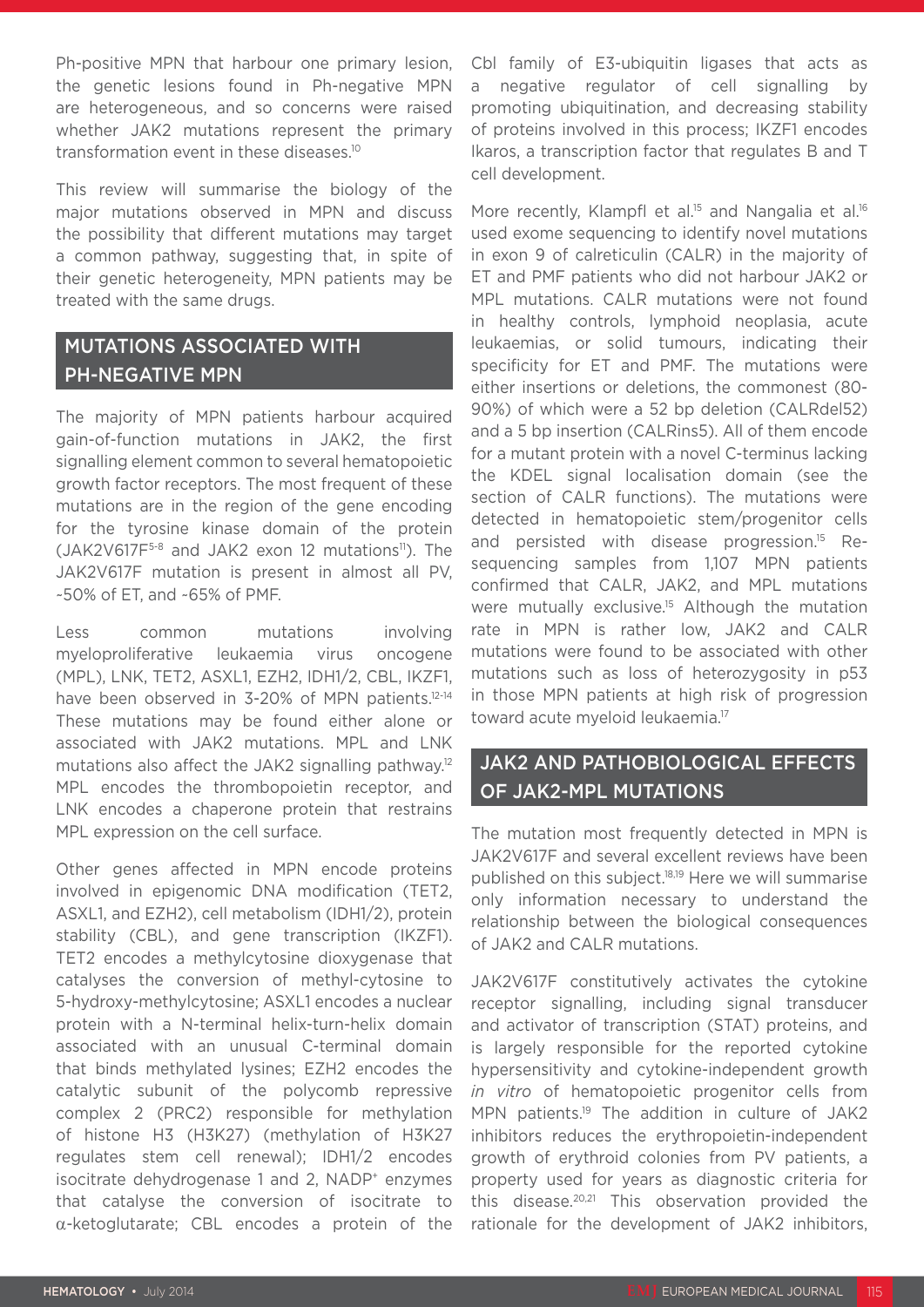such as ruxolitinib, currently used to treat patients with MPN.<sup>22</sup>

MPL - a gene first identified in a naturally occurring animal retrovirus - is located on chromosome 1p34 and, in addition to MPN, is present in Down's syndrome patients with acute lymphoblastic leukaemia  $(ALL)$ .<sup>12</sup> The most frequent mutation is a point mutation in exon 10 that induces a tryptophan to leucine substitution in amino acid 515 (MPLW515L). Additional MPL mutations found in a small number of JAK2 negative ET and PMF patients are MPL<sup>S505N</sup>, MPL<sup>W515Ki</sup>, and MPL<sup>W515Kii</sup>.23-27 All these mutations lead to ligand-independent activation of the receptor and of JAK2-STAT signalling, and to cytokine-independent cell growth, providing the rationale to use drugs that target JAK2 also for the treatment of patients carrying mutation in MPL.

JAK2V617F constitutively activates the STAT5 pathways.8,28 Intermediate and high levels of STAT5 activation favour, respectively, proliferation and maturation of human hematopoietic progenitor cells.29,30 It may be argued therefore, that the JAK2V617F mutation (by inducing constitutive STAT5 activation) should decrease, and not increase, the intrinsic proliferative potential of erythroid cells. This apparent paradox was resolved by studies indicating that the glucocorticoid receptor (GR) plays a major role in fine-tuning the levels of STAT5 activation expressed by erythroid cells expanded from PV patients.<sup>31</sup>

GR is the stress nuclear receptor that mediates the increased erythroid output occurring under conditions of acute and chronic blood loss,<sup>32,33</sup> and may suppress megakaryocytic maturation.<sup>34</sup> Activation of GRα by its ligand induces its homodimerisation and heterodimerisation with signalling partners, such as phospho-STAT5.  $GRa/$ phospho-STAT5 complexes migrate to the nucleus to bind through the DNA binding domain (DBD) of GR specific consensus sequences activating/ inhibiting the expression of target genes. However, STAT5 is also downstream to the erythropoietin receptor and, upon receptor stimulation, elicits the signal that allows erythroid cells to mature.

Simultaneous activation of the glucocorticoid and erythropoietin receptor impairs the ability of both receptors to phosphorylate STAT5 and ultimately quenches the signal delivered by the erythropoietin receptor leaving the cells immature and capable of proliferation.<sup>31</sup>

In humans, alternative splicing of GR mRNA leads to synthesis of GRβ, a dominant-negative form of the receptor that retains  $G R\alpha$  in the nucleus, preventing its interaction with STAT5.31 A A3669G single nucleotide polymorphism (SNP) stabilises GRβ mRNA, increasing the cellular content of the GRβ protein.35 The A3669G SNP is present at a frequency greater than normal in patients with PV31 and PMF, and in PMF patients it predicts poor survival.<sup>36</sup> We had determined that erythroid cells, expanded *in vitro* from PV patients, express high levels of GRβ. In addition, erythroid cells expanded from these patients, in spite of constitutive STAT5 phosphorylation, contain low levels of STAT5 in the nucleus (Figure 1) and do not express GR target genes, such as GILZ.<sup>31</sup> Transcriptosome profiling identified similarities in gene expression between erythroblasts expanded from normal donors in the presence of dexamethasone, a synthetic GR agonist, and those expanded from PV patients without this hormone, confirming that in both cases the transcriptional activity of STAT5 was greatly reduced.<sup>37</sup> Surprisingly, reduced nuclear localisation of STAT5 in association with nuclear retention of GRα was observed also in erythroblasts expanded *ex vivo* from JAK2-non mutated MPN patients who did not harbour the polymorphism (unpublished results). The reduced levels of nuclear STAT5 localisation in PV address the paradox described above suggesting that PV expression of GRβ, by sequestering GRα in the nucleus and preventing its interaction with phosphorylated STAT5 present in the cytoplasm, fine-tunes the nuclear levels of constitutively activated STAT5, assuring that these levels remain within the range that elicit a proliferation rather than a maturation response. They also reinforce the general impression that Ph-negative MPN results from genetic mutations that impair the stress response.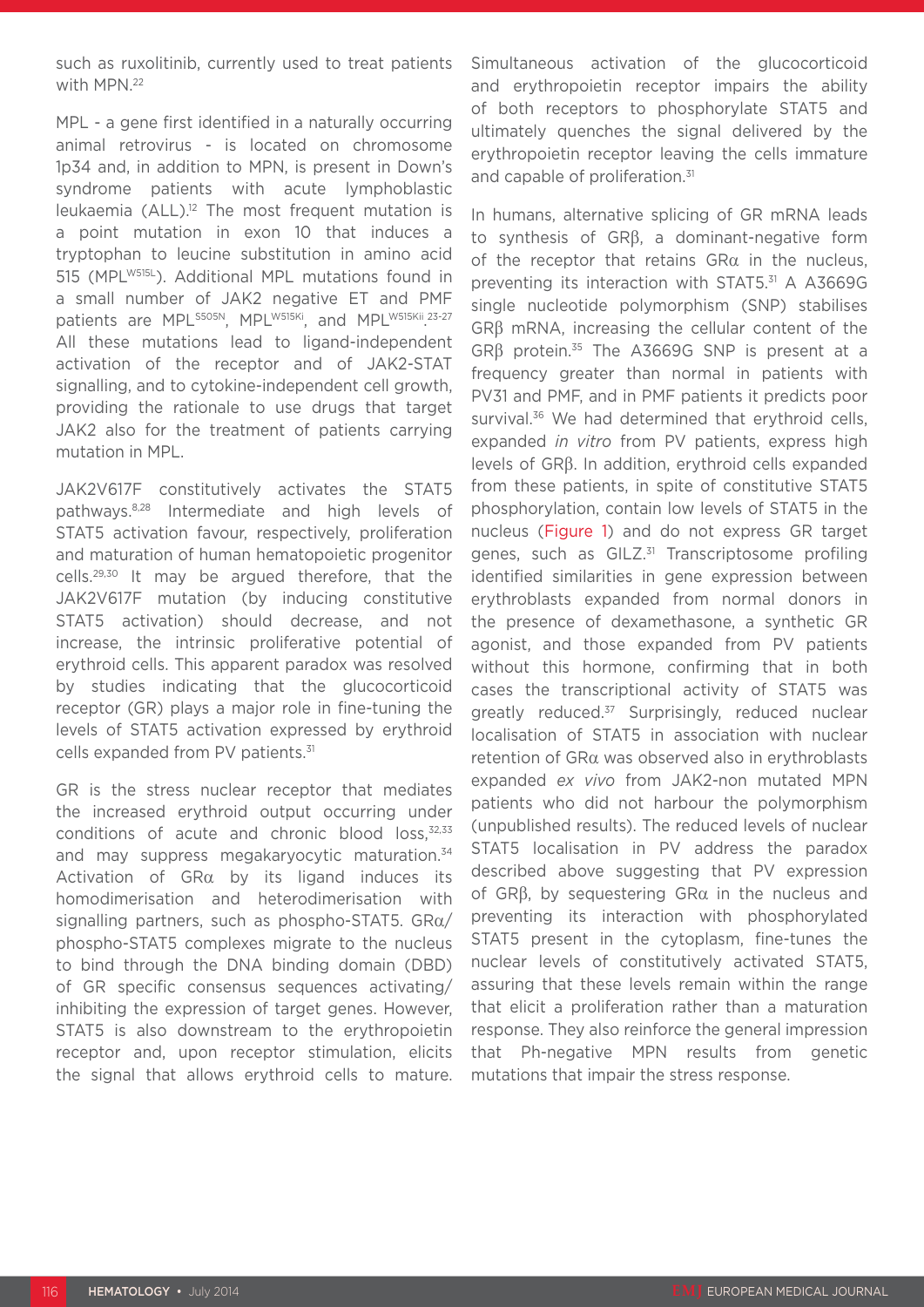

Figure 1: Confocal microscopy showing the cellular localisation of signal transducer and activator of transcription 5 (STAT5), glucocorticoid receptor alpha (GRα), and GRβ (in green) in erythroblasts expanded ex-vivo from Normal Donors (ND) with dexamethasone and from JAK2-mutated polycythaemia vera (PV) patients without dexamethasone.

Nuclei are evidentiated by DAPI staining. Erythroblasts from ND expanded with dexamethasone contain STAT5 both in the cytoplasm (yellow arrow) and in the nucleus (white arrows), GR $\alpha$  mainly in the nucleus, and do not express GRβ. Erythroblasts from PV patients contain STAT5 mainly in the cytoplasm, and GR $\alpha$  and GR $\beta$  mainly in the nucleus where the two subunits likely form a transcriptionally inactive complex. For reasons unknown at the time of this publication, a similar cytoplasmic-restricted STAT5 localisation and nuclear-restricted GRα localisation were also observed in erythroblasts expanded from JAK2-negative primary myelofibrosis patients that did not express GRβ (unpublished results). *Modified from Varricchio L et al.31*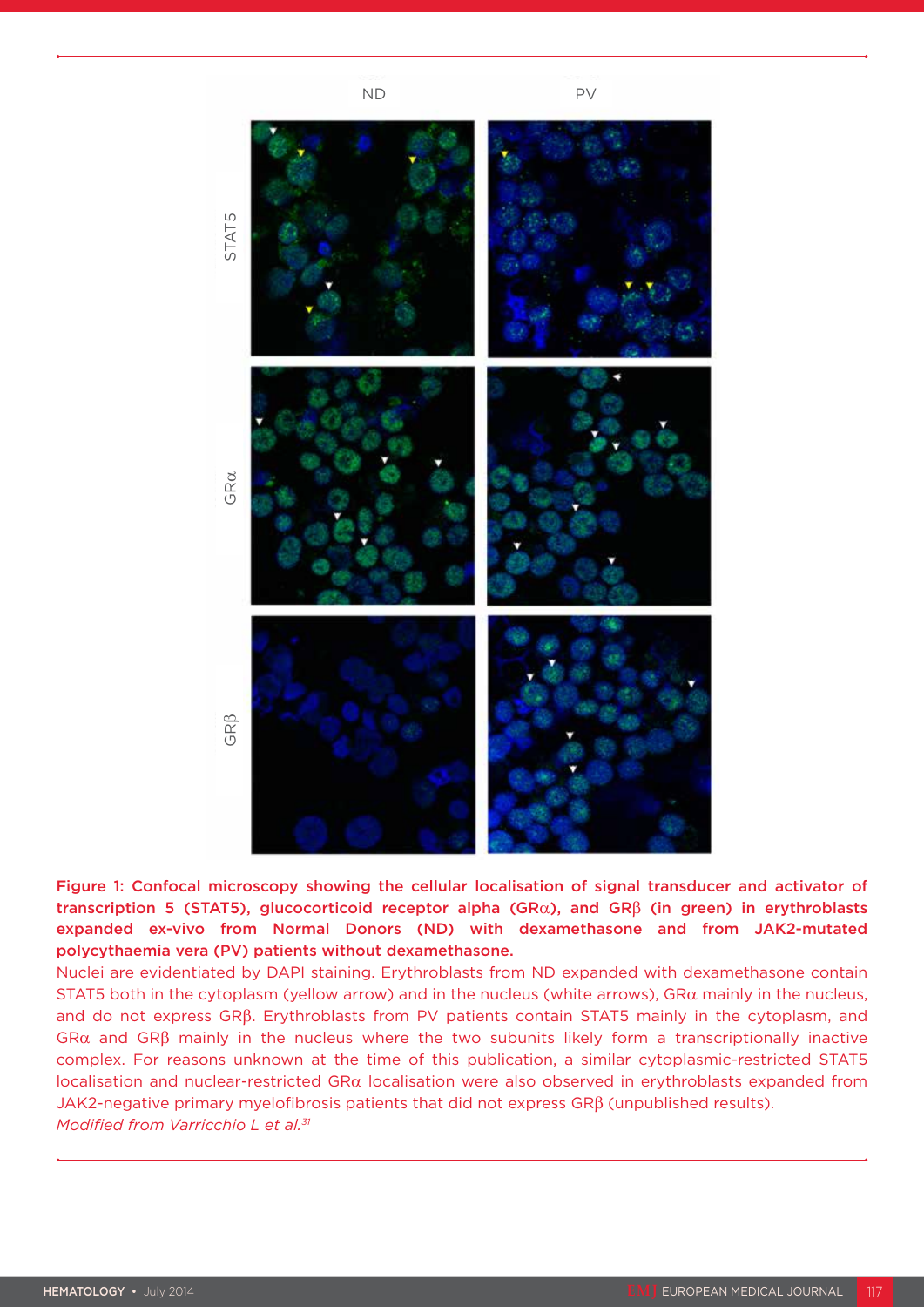

#### Figure 2: Structure of calreticulin (CALR) protein. Schematic representation of the structural domains of CALR.

The protein has at least three domains: N-domain in blue; the P-domain in green; and the C-domain in red. The protein contains an N-terminal amino acid signal sequence (black box) and a C-terminal KDEL endoplasmic reticulum retrieval signal.

*Modified from Michalak et al.41*

### STRUCTURE AND BIOLOGICAL FUNCTION OF CALR

The CALR protein was first isolated by Ostwald and MacLennan in 1974<sup>38</sup> and its gene cloned by Smith and Koch<sup>39</sup> and Fliegel et al.<sup>40</sup> in 1989. The CALR gene is located on chromosome 19p13.2 and contains nine exons.

The CALR protein has three main functional domains (Figure 2). The first amino (N)-terminal domain (residues 1–180) contains a highly conserved amino acid sequence responsible for interactions with other proteins. This domain is homologous to that found in proteins with chaperone functions. The second domain is the central or P domain (residues 181–290) and is rich in the amino acid proline. It contains the region that binds calcium (Ca2+) with high affinity and a lectin-like chaperone domain. The third carboxyl (C)-terminal domain (residues 291–400) is rich in acidic amino acids that confer to CALR its capacity to bind  $Ca<sup>2+</sup>$  with low affinity. This domain regulates the  $Ca<sup>2+</sup>$  levels in the endoplasmic reticulum (ER). This domain also contains the four amino acids KDEL (lysine, aspartate, glutamate, and leucine) motif that serves as a retention protein signal that, in the Golgi, switches the fate of CALR and its associated partners from extracellular secretion to ER localisation.41

Within the cell, CALR has multiple localisation sites and shuttles among different compartments (cytoplasm, ER, Golgi, cell membrane, nucleus, etc.)

in response to its  $Ca^{2+}$  binding levels. The basic function of CALR is to bind  $Ca<sup>2+</sup>$  in the ER (it binds  $>50\%$  of the Ca<sup>2+</sup> present in the ER). On the basis of these levels, it binds to newly synthesised proteins, assuring that they are properly folded, become proteasome-resistant, and reach their functional intracellular location. Therefore, CALR may be considered a sensor that, on the basis of the intracellular  $Ca^{2+}$  levels, fine-tunes the concentrations of other proteins in the various cellular compartments, allowing them to elicit the programmed cellular response. As such, CALR does not have a 'unique' biological function but cooperates with its multiple partners in the regulation of all cellular functions (proliferation, apoptosis, phagocytosis, gene transcription, etc.).

The role of CALR in the control of cell proliferation has been best described in the endothelial system. CALR expression is specifically upregulated in the heart during the middle stages of embryogenesis<sup>42</sup> and mice lacking CALR have an embryonically lethal phenotype with impaired heart development.<sup>43</sup> The survival functions of CALR are exerted through its partner p53. CALR has been shown to regulate p53 expression, localisation, and function. The observation that mouse CALR deficient embryonic fibroblasts (*calr-/-* cells) express significantly lower levels of p53 protein indicates possible p53 degradation in absence of CALR. These cells are also more resistant to apoptosis induced by ultraviolet light exposure.<sup>44</sup>

For their clinical relevance, the functions of CALR in phagocytosis have been extensively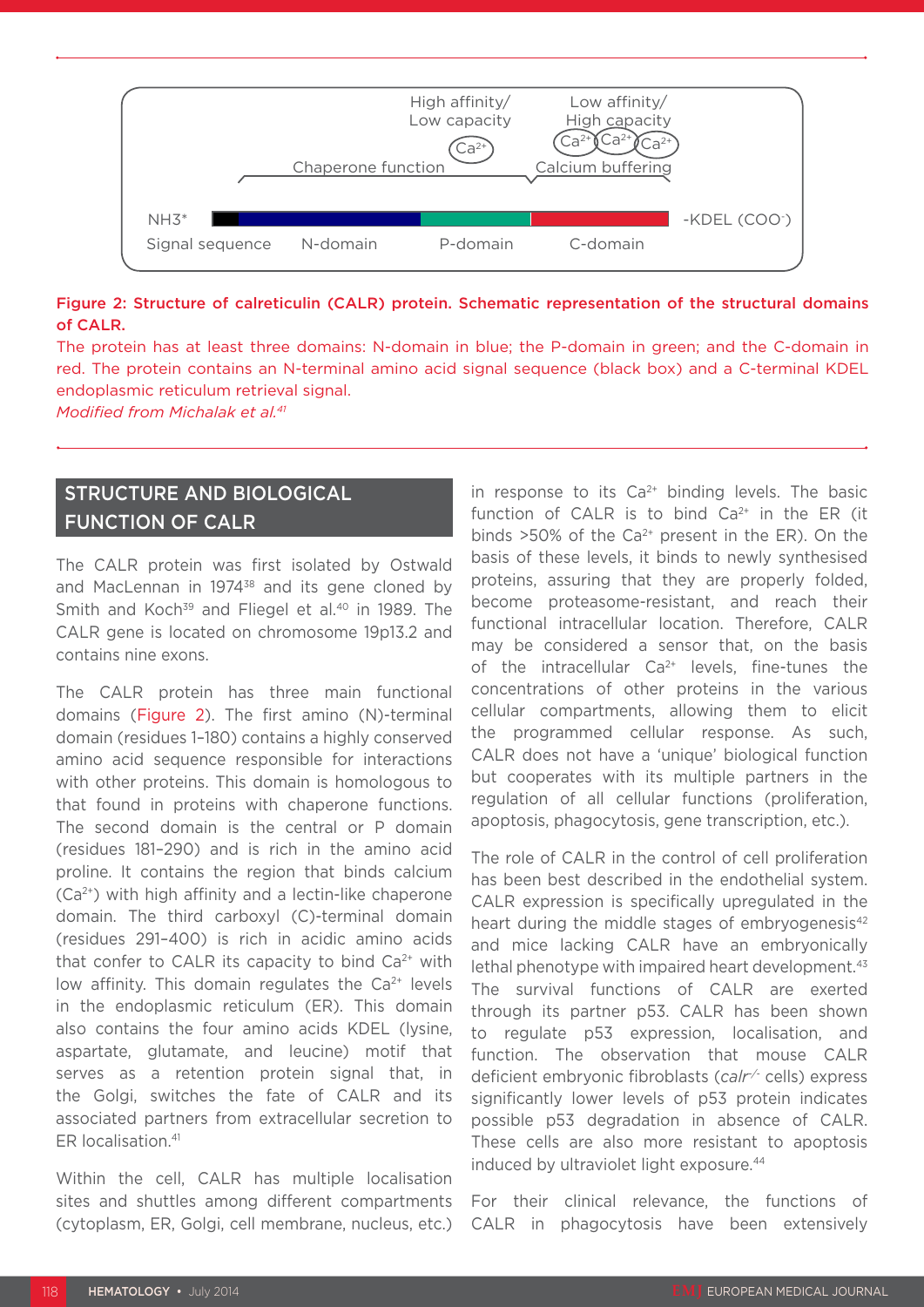

#### Figure 3: Calreticulin (CALR)-dependent trafficking of glucocorticoid receptor (GR) between the nucleus and the cytoplasm.

This function of CALR is Ca<sup>2+</sup> dependent. Ligand binding to GR $\alpha$  leads to dissociation of a cytoplasmic complex interacting with GRα. Ligand-bound GRα rapidly translocates into the nucleus where it activates gene expression by directly binding to specific consensus sequences, either as a homodimer or a heterodimer with other transcription factors, such as STAT5. CALR inhibit the transcriptional activity of GR by masking its DNA binding domain and by facilitating its translocation from the nucleus to the cytoplasm. On the other hand, expression of GRβ leads to formation of a GRα/GRβ complex that is constitutively retained in the nucleus.

studied. In eukaryotes, CALR is the second signal - the membrane phospholipid phosphatidylserine being the first - present on apoptotic cells to be recognised by phagocytes. This function is highly conserved and is exerted in organisms as distant as *Drosophila<sup>45</sup>* and man.<sup>46,47</sup> A great variety of human cancer cells, including leukaemia blasts and progenitor cells from myelodysplastic syndrome, express increased levels of CALR; this increased expression exerts a pro-phagocytic signal that counter-balances the 'eat-me-not' signal provided by CD47.<sup>46</sup> In addition. Obeid et al.<sup>47</sup> have shown that when expressed on the cell surface, CALR may serve as an 'eat me' signal that allows dying cells to be recognised, ingested, and processed by dendritic cells. Based on these discoveries, molecules promoting apoptotic clearance of cancer cells, including leukaemic cells, through

modulation of CALR/CD47 interaction have been devised.48

In contrast with JAK2, much less is known on the function of CALR in hematopoiesis. These functions may be inferred from studies with *calr*cells indicating that CALR exerts an important function in the regulation of nuclear localisation and transcriptional activity of GR,<sup>49,50</sup> the nuclear receptor controlling the response of the hematopoietic system to stress. Both immunocytochemistry and sub-cellular fractionation studies have indicated that CALR may be localised in the nucleus $51,52$ where it exerts the function to reset the cellular response of nuclear receptors, including that of GR (Figure 3). On one hand, CALR, through its N-terminal domain, binds to the DBD of GR, preventing its binding to glucocorticoid response elements (GRE) and activation of GR target genes.<sup>49</sup>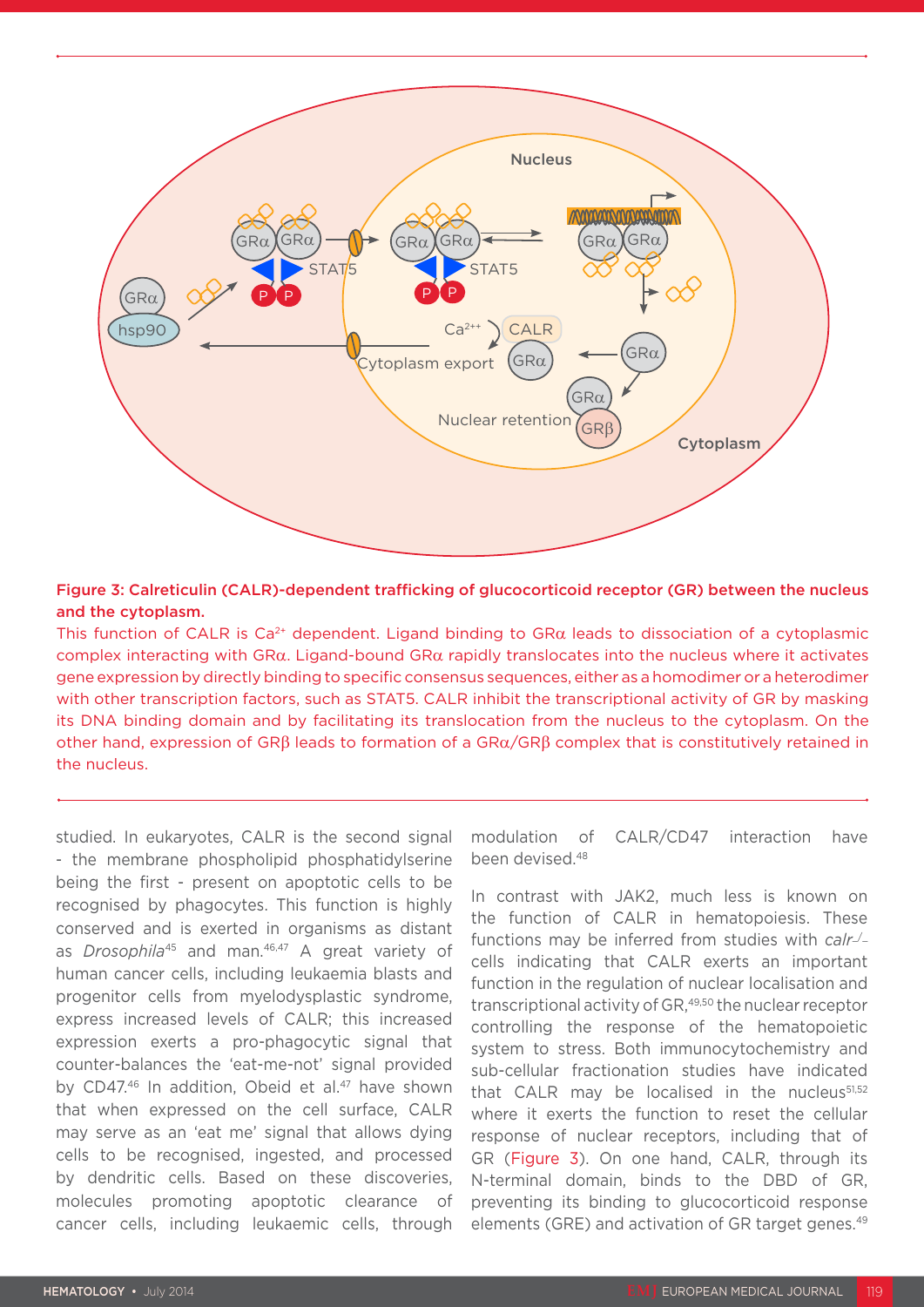

Figure 4: A unifying model for suppression of the expression of glucocorticoid receptor (GR)-target genes in JAK2-mutated (expression of the dominant negative GRβ isoform) and JAK2-non mutated (lossof-function mutations) in myeloproliferative neoplasms patients.

In both cases, GR $\alpha$  is constitutively retained in the nucleus. In the case of JAK2-mutated patients, GR $\alpha$  is retained in the nucleus by the GRβ isoform. In the case of JAK2-non mutated patients, it is retained in the nucleus because the mutated CALR does not migrate to the nucleus and cannot exert its GR cytoplasm export function.

On the other hand, in response to changes in  $Ca<sup>2+</sup>$ binding, CALR regulates the export of GR from the nucleus to the cytoplasm, enabling GR to respond to novel glucocorticoid stimulation<sup>53</sup> and to shuttle additional STAT5 to the nucleus. The function to export GR to the cytoplasm in response to  $Ca<sup>2+</sup>$  is exerted by the KDEL in the C-terminal domain of the protein.

These data indicate that the role of CALR in the regulation of GRα activity (nuclear export) is antagonistic with that of GRβ (nuclear retention). It may be, therefore, hypothesised that while the function of GRβ in erythropoiesis is to suppress the cellular response to glucocorticoids, that of CALR is to prime erythroid cells to respond to glucocorticoids by increasing the amount of  $G R \alpha$ present in the cytoplasm.

## BIOLOGICAL CONSEQUENCES OF CALR MUTATIONS IN MPN

The limited number of studies on the function of CALR in hematopoiesis prevents a comprehensive analysis of the pathobiological consequences of CALR mutations in MPN. Some insights on these consequences may be inferred by the biological data included in the recent papers by Klampfl et al.<sup>15</sup> and Nangalia et al.<sup>16</sup> The CALR mutations found in MPN encode a protein lacking the

C-terminal regions including the KDEL signal and the low affinity  $Ca^{2+}$  binding sites suggesting that this protein is mislocated and responds poorly to Ca<sup>2+</sup>. In agreement with this hypothesis, myeloid cells from MPN patients carrying CALR mutations, and cells expressing ectopic levels of the mutant genes, express the mutated protein at normal levels in the Golgi and on the cell surface but at levels greater than normal in the ER, where they may acquire novel functions, and lower than normal in the nucleus, where they may instead lose function.15,16 These reports also showed that CALR mutations increase STAT5 phosphorylation conferring cytokine hypersensitivity, suggesting that in the cytoplasm the mutated CALR acquires the novel function to constitutively activate the hemopoietic cytokine signalling pathway. Further studies are necessary to decipher the mechanisms that result in cytokine-independent signalling activation in hematopoietic cells harbouring CALR mutations.

The extensive data indicating that CALR resets GR signalling by favouring its export from the nucleus suggest that the nuclear function lost by the mutated protein may be the regulation of GR activity. This interpretation is consistent with our unpublished observations that STAT5 and GRα were similarly mislocated in erythroid cells from JAK2-positive PV patients that expressed GRβ and in those from JAK2-negative MPN patients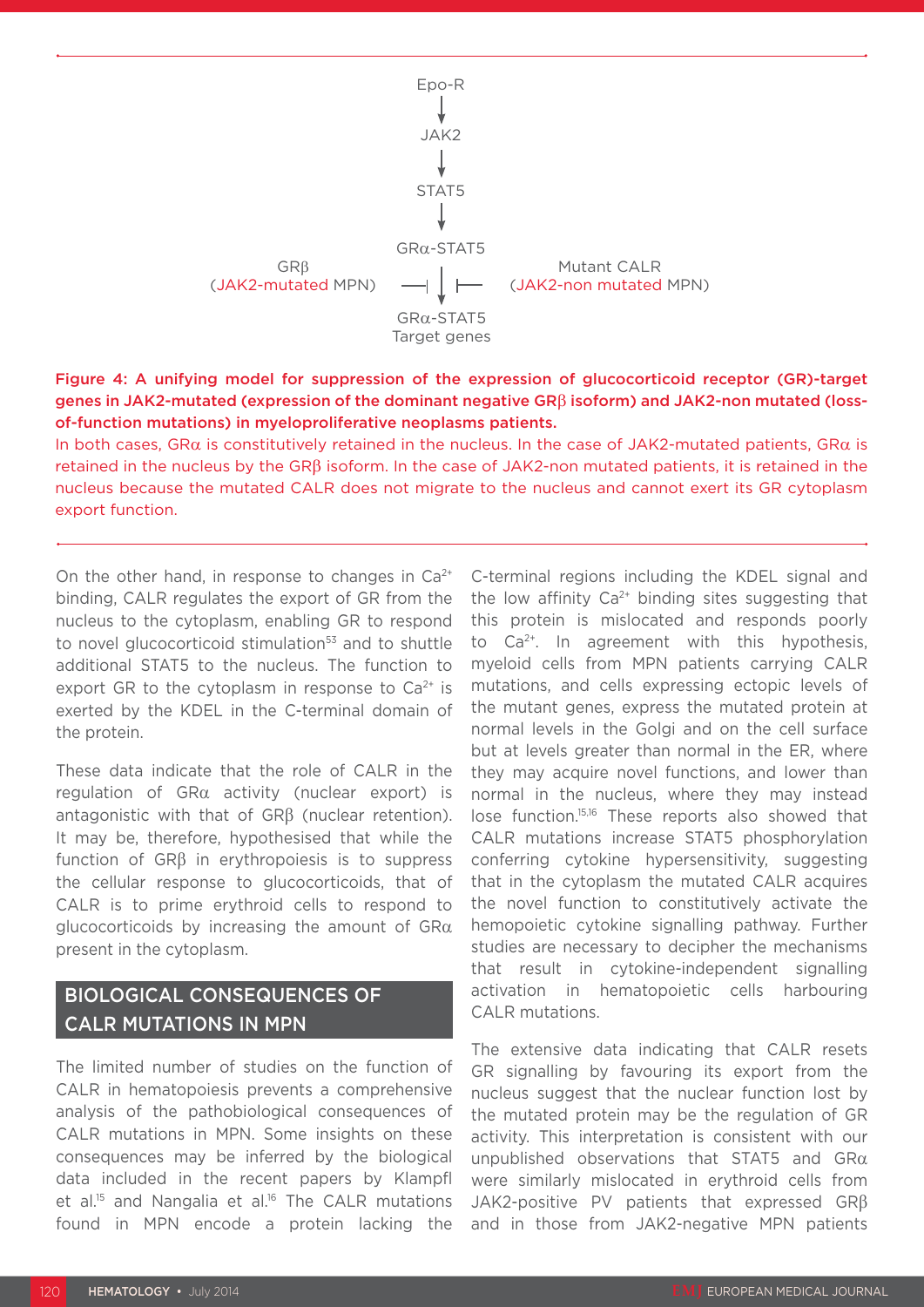that did not express GRβ but probably expressed the mutated form of CALR (Figure 1). This interpretation provides a unifying mechanism for the hyperproliferation observed in JAK2 mutated and in CALR-mutated MPN patients, according to which in both cases the hyperproliferative response is elicited by constitutive STAT5 activation quenched within levels consistent with a proliferative response by a mechanism, expression of GRβ or CALR mutation, that restrains the localisation of GRα in the cytoplasm (Figure 4). This hypothesis must be tested by direct experiments.

### FUTURE THERAPEUTIC STRATEGIES FOR MPN

The different forms of Ph-negative MPN have a heterogeneous prognosis; this ranges from the benign course of PV, usually well controlled by minimal interventions (phlebotomy), to the more challenging PMF, presently cured mainly by bone marrow transplantation. This variability likely reflects the interaction between the variegation of molecular lesions underscoring the insurgency of the disease and genetic factors, such as GR polymorphism and possibly other gene modifiers.10,13,36 These considerations suggest that MPN patients may represent suitable candidates for the development of personalised therapies. This concept is exemplified by recent retrospective analyses of European and USA patients that have identified the presence of mutations in EZH2, ASXL1, SRSF2, and IDH1/2 as possible biomarkers to predict overall lower survival and increased risk of leukaemic transformation in PMF.<sup>13</sup>

Unexpectedly, the results of a large clinical trial have recently identified that the JAK2 inhibitor ruxolitinib is effective in reducing spleen size and disease manifestation both in JAK2-mutated and JAK2-non-mutated patients,<sup>54</sup> and the JAK2 inhibitor fedratinib reduced splenomegaly in two CALR-mutated patients.55 As discussed in Cazzola and Kralovics' paper,<sup>56</sup> these results confirm the concept discussed here that mutations leading to development of MPN occur along a unifying pathogenetic pathway including JAK2 and CALR. Since the clinical response to JAK2 inhibitors is far from optimal, the discovery of CALR, as the other side of the Alice mirror suggests, highlights that drugs that will improve recognition and clearance of the MPN clone by the immune system (and/ or target additional mutations [IDH1/2] or the genetic background of these patients) should be considered as candidates in combination with JAK2 inhibitors for personalised therapy in MPN.

#### **CONCLUSION**

In conclusion, loss-of-function CALR mutations, and gain-of-function JAK2/MPL mutations identified in MPN both target STAT5, suggesting that CALR and MPL/JAK2 represent the negative and positive effectors of a unique mechanism that controls proliferation of hematopoietic cells in response to stress, the alteration of which results in MPN.

#### Acknowledgements

Supported by a grant from the National Cancer Institute, USA (2PO1-CA108671-05 Mouse Models of Myelofibrosis). We thank Dr B. Ghinassi for the confocal microscopy study presented in Figure 1.

#### **REFERENCES**

1. Campbell PJ, Green AR. The myeloproliferative disorders. N Engl J Med. 2006;355(23):2452-66.

2. Dameshek W. Some speculations on the myeloproliferative syndromes. Blood. 1951;6(4):372-5.

3. Tefferi A et al. The 2008 World Health Organization classification system for myeloproliferative neoplasms: order out of chaos. Cancer. 2009;115(17):3842-7.

4. Gangat N et al. DIPSS plus: a refined Dynamic International Prognostic Scoring System for primary myelofibrosis that

incorporates prognostic information from karyotype, platelet count, and transfusion status. J Clin Oncol. 2011;29(4):392-7.

5. James C et al. A unique clonal JAK2 mutation leading to constitutive signalling causes polycythaemia vera. Nature. 2005;434(7037):1144-8.

6. Levine RL et al. Activating mutation in the tyrosine kinase JAK2 in polycythemia vera, essential thrombocythemia, and myeloid metaplasia with myelofibrosis. Cancer Cell. 2005;7(4):387-97.

7. Baxter EJ et al. Acquired mutation

of the tyrosine kinase JAK2 in human myeloproliferative disorders. Lancet. 2005;365(9464):1054-61.

8. Kralovics R et al. A gain-of-function mutation of JAK2 in myeloproliferative disorders. N Engl J Med. 2005;352(17): 1779-90.

9. Mascarenhas J, Hoffman R. Ruxolitinib: the first FDA approved therapy for the treatment of myelofibrosis. Clin Cancer Res. 2012;18(11):3008-14.

10. Schaub FX et al. Clonal analysis of TET2 and JAK2 mutations suggests that TET2